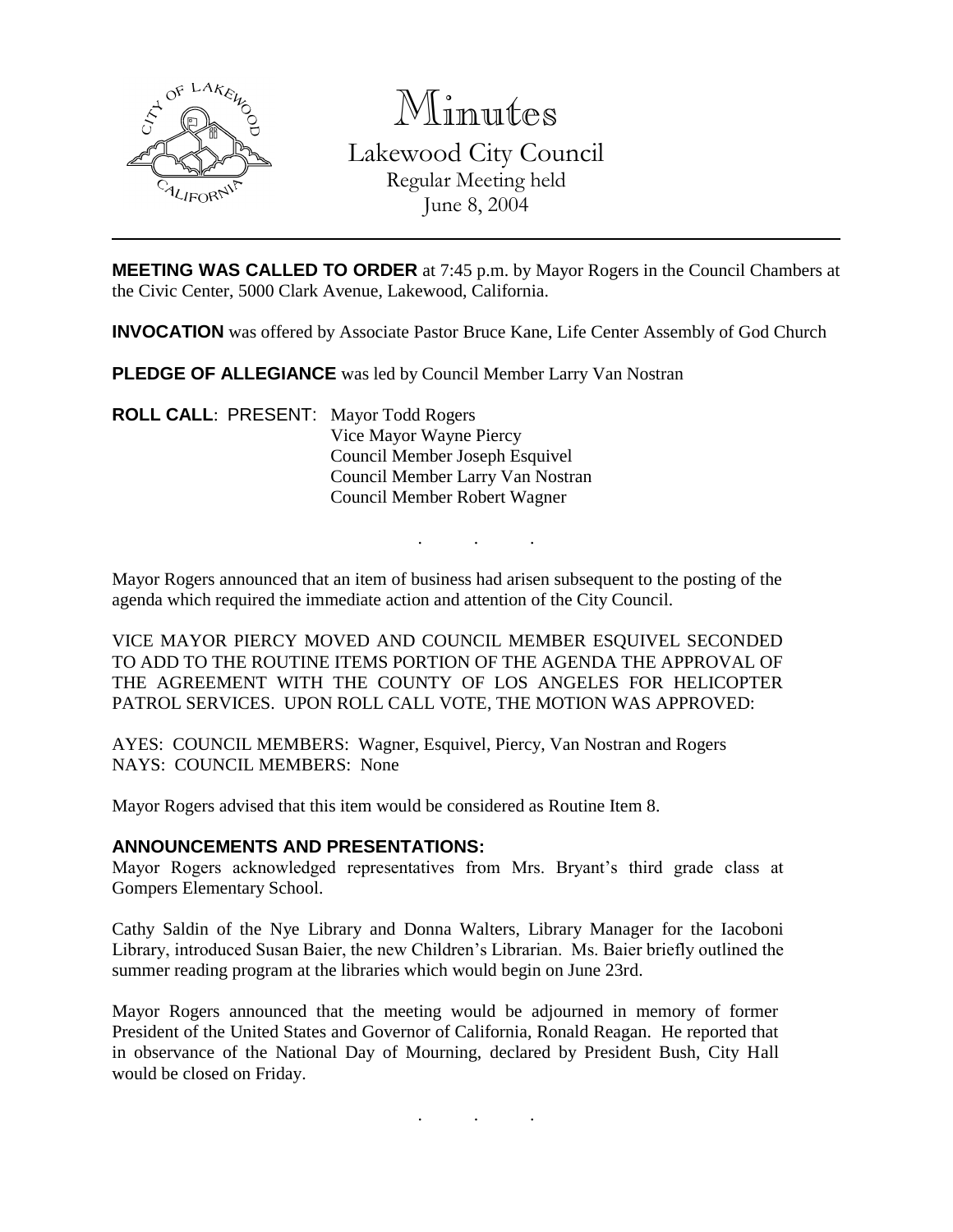City Council Minutes June 8, 2004 Page 2

## **ROUTINE ITEMS:**

Mayor Rogers stated a request had been made to pull Routine Item 7 and continue its consideration to a future meeting. There being no objection, it was so ordered.

VICE MAYOR PIERCY MOVED AND COUNCIL MEMBER VAN NOSTRAN SECONDED TO APPROVE ROUTINE ITEMS 1 THROUGH 6 AND 8.

- RI-1 Approval of Minutes of the Meetings held May 25, and May 31, 2004
- RI-2 Approval of Personnel Transactions
- RI-3 Approval of Registers of Demands dated May 20, and May 27, 2004
- RI-4 Directing Biennial Review of Conflict of Interest Codes
- RI-5 Acceptance of Notice of Completion for Public Works Project No. 03-10, Traffic Signal on Candlewood Street West of Clark Avenue
- RI-6 Approval of Street Closures for July 4th Block Parties
- RI-8 Approval of Agreement with County of Los Angeles for Helicopter Patrol Services

UPON ROLL CALL VOTE, THE MOTION WAS APPROVED:

AYES: COUNCIL MEMBERS: Wagner, Esquivel, Piercy, Van Nostran and Rogers NAYS: COUNCIL MEMBERS: None

**1.1 • VACATION OF THE ALLEY WEST OF BLOOMFIELD AVENUE AND THE ALLEY NORTH OF CENTRALIA STREET (NORTHWEST CORNER OF BLOOMFIELD AVENUE AND CENTRALIA STREET)** *[Continued from May 11, 2004]* Mayor Rogers stated that if there were no objections, the public hearing on this matter would be continued to the City Council meeting scheduled for August 24, 2004. There being no objection, it was so ordered.

. . .

## **1.2 • ORDINANCE NO. 2004-6; PERTAINING TO LOITERING BY CRIMINAL STREET GANGS**

. . .

Mayor Rogers opened the public hearing at 7:57 p.m. and called for anyone in the audience wishing to address the City Council on this matter. There was no response.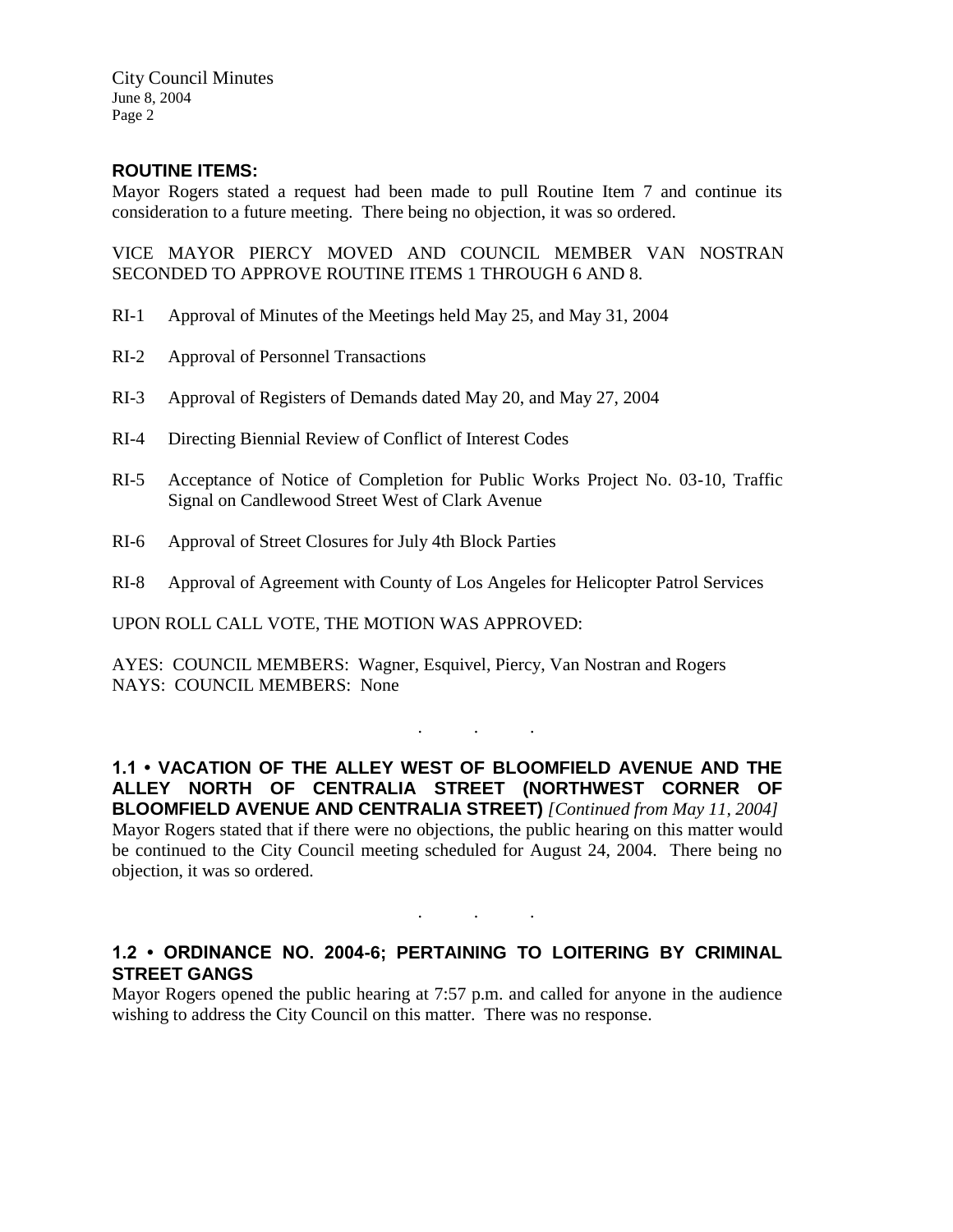City Council Minutes June 8, 2004 Page 3

## **1.2 • ORDINANCE NO. 2004-6; PERTAINING TO LOITERING BY CRIMINAL STREET GANGS - Continued**

COUNCIL MEMBER VAN NOSTRAN MOVED AND MAYOR ROGERS SECONDED TO CLOSE THE PUBLIC HEARING. UPON ROLL CALL VOTE, THE MOTION WAS APPROVED:

AYES: COUNCIL MEMBERS: Wagner, Esquivel, Piercy, Van Nostran and Rogers NAYS: COUNCIL MEMBERS: None

ORDINANCE NO. 2004-6; AN ORDINANCE OF THE CITY COUNCIL OF THE CITY OF LAKEWOOD AMENDING ARTICLE IV OF THE LAKEWOOD MUNICIPAL CODE PERTAINING TO PUBLIC PEACE, MORALS AND WELFARE RELATING TO LOITERING BY CRIMINAL STREET GANGS was read by title by the City Clerk.

COUNCIL MEMBER VAN NOSTRAN MOVED AND VICE MAYOR PIERCY SECONDED TO WAIVE FURTHER READING OF ORDINANCE NO. 2004-6. UPON ROLL CALL VOTE, THE MOTION WAS APPROVED:

AYES: COUNCIL MEMBERS: Wagner, Esquivel, Piercy, Van Nostran and Rogers NAYS: COUNCIL MEMBERS: None

MAYOR ROGERS MOVED AND COUNCIL MEMBER VAN NOSTRAN SECONDED TO ADOPT ORDINANCE NO. 2004-6. UPON ROLL CALL VOTE, THE MOTION WAS APPROVED:

AYES: COUNCIL MEMBERS: Wagner, Esquivel, Piercy, Van Nostran and Rogers NAYS: COUNCIL MEMBERS: None

# **3.1 • CERTIFICATION OF WATER RESOURCES EMERGENCY RESPONSE PLAN UPDATE**

. . .

The Director of Water Resources, Jim Glancy, presented an oral report based on the memorandum contained in the agenda and stated the Federal Public Health and Bioterrorism Preparedness and Response Act of 2002 required water utilities to conduct vulnerability assessments. The assessment, completed in December of 2003, had a follow up requirement of an update to the utility emergency response plan, which needed certification by the City Council. It was the recommendation of staff that the City Council certify the Emergency Response Plan of the Department of Water Resources; direct staff to forward the certified document to the California Department of Health Services; and direct staff to forward the certification to the U.S. Environmental Protection Agency.

COUNCIL MEMBER VAN NOSTRAN MOVED AND VICE MAYOR PIERCY SECONDED TO APPROVE STAFF'S RECOMMENDATION. UPON ROLL CALL VOTE, THE MOTION WAS APPROVED:

AYES: COUNCIL MEMBERS: Wagner, Esquivel, Piercy, Van Nostran and Rogers NAYS: COUNCIL MEMBERS: None